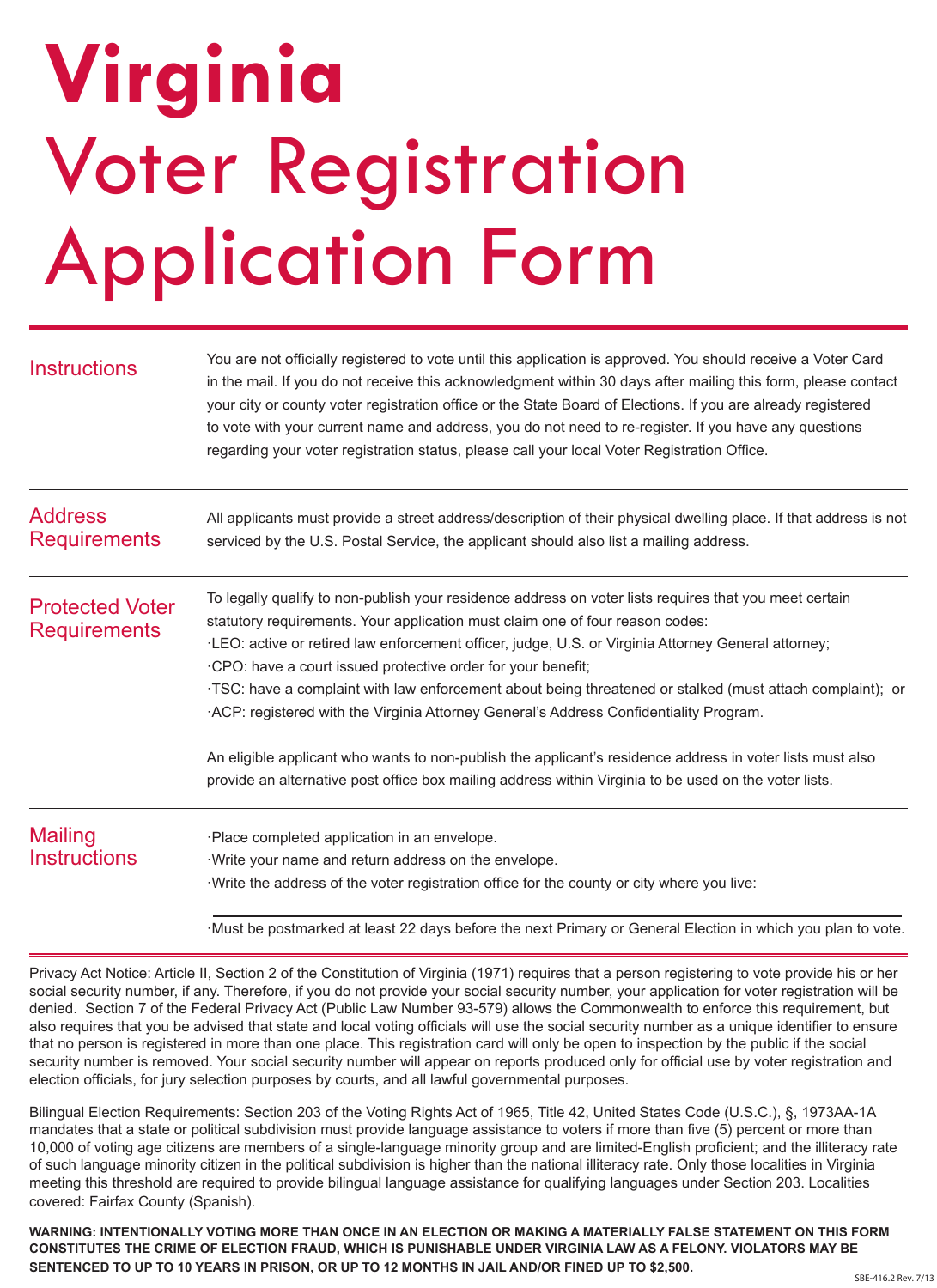**Accomack County** PO Box 97 Accomac, VA 23301-0097 (757) 787 • 2935 **Albemarle County** PMB 404, 536 Pantops Center Charlottesville, VA 22911 (434) 972 • 4173<br> **Alexandria City**<br>
132 North Royal St, Ste. 100<br> *Alexandria*, VA 22314-3283<br> **Alleghany County**<br>
110 Rosedale Ave, Ste. D<br>
Covington, VA 24426-1294<br>
(540) 965 • 1690 **Amelia County** PO Box 481 Amelia, VA 23002-0481 (804) 561 • 3460 **Amherst County** PO Box 550 Amherst, VA 24521-0550 (434) 946 • 9315 **Appomattox County** PO Box 8 Appomattox, VA 24522-0008 (434) 352 • 5302 **Arlington County** 2100 Clarendon Blvd, Ste. 320 Arlington, VA 22201-5400 (703) 228 • 3456 **Augusta County**  PO Box 590 Verona, VA 24482-0590 (540) 245 • 5656 **Bath County** PO Box 157 Warm Springs, VA 24484-0157 (540) 839 • 7266 **Bedford County<br>
County Admin Building<br>
122 East Main St, Ste. 204<br>
Bedford, VA 24523-2000<br>
(540) 586 • 7649<br>
<b>Bland County** PO Box 535<br>Bland, VA 24315-0535<br>(276) 688 • 4441<br>**Botetourt County**<br>PO Box 62<br>Fincastle, VA 24090-0062<br>(540) 473 • 8235 **Bristol City**<br>
300 Lee St<br>
Bristol, VA 24201-4327<br>
(276) 645 • 7318<br> **Brunswick County**<br>
100 Tobacco St, Rm. 103<br>
Lawrenceville, VA 23868-1823<br>
(434) 848 • 4414 **Buchanan County** PO Box 975 Grundy, VA 24614-0975 (276) 935 • 6534 **Buckingham County** PO Box 222<br>Buckingham, VA 23921-0222<br>**Buena Vista City**<br>2039 Sycamore Ave<br>2039 Sycamore Ave<br>(430) 261 • 8605<br>**Campbell County**<br>PO Box 103<br>Rustburg, VA 24588-0103<br>(434) 332 • 9579 **Caroline County** PO Box 304 Bowling Green, VA 22427-0304 (804) 633 • 9083 **Carroll County**<br>Governmental Center Governmental Center<br>
605-3 Pine St, B 110<br>
1Hillsville, VA 24343-1404<br>
(276) 730 • 3035<br> **Charles City, County<br>
Charles City, VA 23030-0146<br>
(804) 652 • 4606<br>
Charlotte County<br>
Charlotte County** PO Box 118<br>Charlotte CH, VA 23923-0118<br>(434) 542 • 5856<br>**Charlottesville City**<br>PO Box 911 Charlottesville, VA 22902-0911 (434) 970 • 3250 **Chesapeake City** 411 Cedar Rd Chesapeake, VA 23322-5566 (757) 277 • 9797 List of Voter Registration Offices (General Registrar) as of 7/01/2013 **Chesterfield County** PO Box 1690 Chesterfield, VA 23832-1690 (804) 748 • 1471 **Clarke County** PO Box 555 Berryville, VA 22611-0555 (540) 955 • 5168 **Colonial Heights City** PO Box 3401 Colonial Heights, VA 23834- 9001 (804) 520 • 9277 **Covington City<br>515 E. Pine St<br>Covington, VA 24426-1534<br>(540) 965 • 6380 Craig County**<br>
PO Box 8<br>
New Castle, VA 24127-0008<br>
(540) 864 • 6190<br> **Culpeper County**<br>
151 North Main St, Ste. 301<br>
Culpeper, VA 22701<br> **(540) 825 • 0652**<br> **Cumberland County** PO Box 125 Cumberland, VA 23040-0008 (804) 492 • 4504 **Danville City**<br>515 Main St<br>Danville, VA 24541-1317<br>(434) 799 • 6560<br>**Dickenson Courty**<br>Clintwood, VA 24228-1306<br>Clintwood, VA 24228-1306<br>(276) 926 • 1620<br>**Dinwiddie Courty**<br>PO Box 365<br>Dinwiddie, VA 23841-0365<br>(804) 469 • PO Box 1092<br>
Emporia, VA 23847-1092<br>
(434) 634  $\cdot$  9533<br> **Essex County**<br>
PO Box 1561<br>
Tappahannock, VA 22560-1561<br>
(804) 443  $\cdot$  4611<br>
Taprahannock, VA 22560-1561<br>
(804) 443  $\cdot$  4611<br> **Fairfax Curv**<br>
12000 Govt Ctr Pkw 32 Waterloo St, Ste. 207 Warrenton, VA 20186-3238 (540) 422 • 8290 **Floyd County<br>100 East Main St, Rm. 302<br>Floyd, VA 24091-2101<br>(540) 745 • 9350 Fluvanna County** PO Box 44 Palmyra, VA 22963-0044 (434) 589 • 3593 **Franklin County<br>1255 Franklin St, Ste. 106<br>Rocky Mount, VA 24151-1289<br>540) 483 • 3025 Franklin City** PO Box 42 Franklin, VA 23851-0042 (757) 562 • 8545 Frederick County<br>
107 North Kent St, Ste. 102<br>
107 North Kent St, Ste. 102<br>
540) 665 • 5660<br>
Fredericksburg City<br>
Executive Plaza<br>
601 Caroline St, Ste. 500-A<br>
Fredericksburg, VA 22401<br>
640) 372 • 1030<br>
Galax City<br>
PO Box **Giles County** 201 N. Main St, Ste. 1 Pearisburg, VA 24134-1611 (540) 921 • 2802 **Gloucester County** PO Box 208<br>
Gloucester, VA 23061-0208<br>
(804) 693 • 3659<br> **Goochland County**<br>
PO Box 1013<br>
(804) 556 • 5803<br> **Grayson County**<br>
PO Box 449

Independence, VA 24348-0449 (276) 773 • 2842

**Greene County** PO Box 341 Stanardsville, VA 22973-0341 (434) 985 • 5213 **Greensville County** PO Box 1092 Emporia, VA 23847-1092 (434) 348 • 4228 **Halifax County** PO Box 400 Halifax, VA 24558-0400 (434) 476 • 3322 **Hampton City** 1919 Commerce Dr, Ste. 280 Hampton, VA 23666 (757) 727 • 6218 **Hanover County** PO Box 419 Hanover, VA 23069-0419 (804) 365 • 6080 **Harrisonburg City** PO Box 20031 Harrisonburg, VA 22801-7531 (540) 432 • 7707 **Henrico County** PO Box 90775 Henrico, VA 23273-0775 (804) 501 • 4347 **Henry County**<br>PO Box 7 PO Box 7<br>
Collinsville, VA 24078-0007<br>
(276) 638  $\cdot$  5108<br>
Highland County<br>
PO Box 386<br>
Monterey, VA 24465-0386<br>
Monterey, VA 24465-0386<br>
(540) 468  $\cdot$  2013<br>
Hopewell, VA 23860-2704<br>
(804) 541 - 2232<br>
(804) 541 - 2232<br> PO Box 77<br>
Isle of Wight, VA 23397-0077<br>
(757) 365 • 6230<br>**James City County**<br>
PO Box 3567 Williamsburg, VA 23187-3567 (757) 253 • 6868 **King & Queen County** PO Box 56 King & Queen CH, VA 23085- 0056<br>(804) 785 • 5980 (804) 785 • 5980<br> **King George, VA 22485-1359**<br>
King George, VA 22485-1359<br>
(540) 775 • 9186<br> **RO Box 173**<br>
RO Box 173<br>
King William, VA 23086-0173<br>
(804) 769 • 4952<br> **Lancaster County**<br>
PO Box 159 Lancaster, VA 22503-0159 (804) 462 • 5277 **Lee County** PO Box 363 Jonesville, VA 24263-0363 (276) 346 • 7780 **Lexington City** PO Box 922 Lexington, VA 24450-0922 (540) 462 • 3706 **Loudoun County** 750 Miller Drive, SE, Ste. C Leesburg, VA 20175-8916 (703) 777 • 0380 **Louisa County** PO Box 220<br>
Louisa, VA 23093-0220<br>
(540) 967 • 3427<br> **Lunenburg County**<br>
160 Courthouse Sq<br>
Lunenburg, VA 23952-9999<br>
(434) 696 • 3071<br> **Lynchburg, V**A 24501<br>
Lynchburg, VA 24501<br>
(434) 847 • 1609 **Madison County<br>PO Box 267<br>Madison, VA 22727-0267<br>(540) 948 • 6533** Manassas City<br>9025 Center St 9025 Center St<br>
Manassas, VA 20110-5403<br> **Manassas Park City<br>
City Hall. 1 Park Center Ct<br>
Manassas Park, VA 20111-2395<br>
Martinsville City<br>
<b>Martinsville City** PO Box 1323 Martinsville, VA 24114-1323 (276) 403 • 5122 **Mathews County** PO Box 328 Mathews, VA 2310 (804) 725 • 3200

**Mecklenburg County** PO Box 436 Boydton, VA 23917-0436 (434) 738 • 6191 **Middlesex County** PO Box 358<br>
Saluda, VA 23149-0358<br>
(804) 758 • 4420<br> **Montgomery County**<br>
755 Roanoke St, Ste. 1F<br>
Christiansburg, VA 24073-3175<br>
(540) 382 • 5741 **Nelson County** PO Box 292 Lovingston, VA 22949-0292 (434) 263 • 4068 **New Kent County** PO Box 128 New Kent, VA 23124-0128 (804) 966 • 9699 **Newport News City** 2400 Washington Ave 2400 washington Ave<br>Newport News, VA 23607-4305<br>(757) 926 • 8683 (757) 926 • 8683 **Norfolk City** PO Box 1531 Norfolk, VA 23501-1531 (757) 664 • 4353 **Northampton County** PO Box 510 Eastville, VA 23347-0510 (757) 678 • 0480 **Northumberland County** PO Box 84 Heathsville, VA 22473-0084 (804) 580 • 4655 **Norton City** PO Box 225 Norton, VA 24273-0225 (276) 679 • 1162 **Nottoway County** PO Box 24 Nottoway, VA 23955-0024 (434) 645 • 8148 **Orange County** 146 Madison Rd, Ste. 204 Orange, VA 22960-1449 (540) 672 • 5262 **Page County<br>551 Mechanic St<br>Luray, VA 22835-1820<br>(540) 743 • 3986** Patrick County<br>
PO Box 635<br>
Stuart, VA 24171-0635<br>
(276) 694 - 7206<br>
Petersburg, City<br>
PO Box 1031<br>
Petersburg, VA 23804-1031<br>
(804) 733 - 8071<br>
Pittsylvania County<br>
110 Old Chatham, VA 24531<br>
(434) 432 - 7971<br>
Poquoson, 3834 Old Buckingham Rd, Ste. G Powhatan, VA 23139-7051 (804) 598 • 5604 **Prince Edward County** PO Box J Farmville, VA 23901 (434) 392 • 4767 **Prince George County** PO Box 34 Prince George, VA 23875-0034 (804) 722 • 8748 **Prince William County** 9250 Lee Ave, Suite 1 Manassas, VA 20110-5554 (703) 792 • 6470 **Pulaski County** 87 Commerce St. Pulaski, VA 24301-5045 (540) 980 • 2111 **Radford City** 619 2nd St Radford, VA 24141 (540) 731 • 3639 **Rappahannock County** PO Box 236 Washington, VA 22747-0236<br>
(540) 675 • 5380<br> **Richmond County**<br>
PO Box 1000<br>
Warsaw, VA 22572-1000<br>
(804) 333 • 4772 **Richmond City** PO Box 61037 Richmond, VA 23261-1037 (804) 646 • 5950

**Roanoke County** PO Box 20884 Roanoke, VA 24018-0089 (540) 772 • 7500 **Roanoke City**<br>
PO Box 1095<br>
Roanoke, VA 24005-1095<br>
(540) 853 • 2281<br> **Rockbridge County**<br>
150 S. Main St<br>
Lexington, VA 24450<br>
(540) 463 • 7203<br> **Rockingham County**<br>
20 E. Gay St Harrisonburg, VA 22802-4108 (540) 564 • 3055 **Russell County** PO Box 383 Lebanon, VA 24266-0383 (276) 889 • 8006 **Salem City** PO Box 203 Salem, VA 24153-0203 (540) 375 • 3034 **Scott County** PO Box 1892 Gate City, VA 24251-3417 (276) 386 • 3843 **Shenandoah County** 600 N. Main St, Ste. 103 Woodstock, VA 22664 (540) 459 • 6195 **Smyth County** 121 Bagley Cir, Ste. 108 Marion, VA 24354 (276) 783 • 4511 **Southampton County** PO Box 666 Courtland, VA 23837-0666 (757) 653 • 9280 **Spotsylvania County** PO Box 133 Spotsylvania, VA 22553-0133 (540) 507 • 7380 **Stafford County** PO Box 301 Stafford, VA 22555-0301 (540) 658 • 4000 **Staunton City** PO Box 58 Staunton, VA 24402-0058<br>(540) 332 • 3840 (540) 332 • 3840 **Suffolk City** PO Box 1966 Suffolk, VA 23439-1966 (757) 514 • 7750 **Surry County** PO Box 264 Surry, VA 23883-0264 (757) 294 • 5213 **Sussex County** PO Box 1302<br>
Sussex, VA 23884-0302<br> **Tazewell County**<br>
PO Box 201<br>
Tazewell, VA 24651-0201<br>
Tazewell, VA 24651-0201<br>
(276) 988 • 1305 **Virginia Beach City** PO Box 6247 Virginia Beach, VA 23456-0247 (757) 385 • 8683 Warren County<br>220 North Commerce Ave, 220 North Commerce Ave,<br>
Ste. 700<br>
Front Royal, VA 22630<br>
(540) 635 • 4327<br> **Washington County**<br>
25544 Lee Hwy,<br>
Abingdon, VA 24211-7466<br>
(276) 676 • 6227 Waynesboro City<br>
250 S. Wayne Ave, Ste. 205<br>
Waynesboro, VA 22980<br> **Westmoreland County<br>
PO Box 354** Montross, VA 22520-0354<br> **Williamsburg City**<br> **Williamsburg, VA 23187-3538**<br>
Williamsburg, VA 23187-3538<br>
Williamsburg, VA 23187-3538<br>
Winchester, VA 22601-5072<br>
Winchester, VA 22601-5072<br>
Winchester, VA 22601-5072<br>
(540) **Wise County**<br>
PO Box 309<br>
Wise, VA 24293-0309<br>
(276) 328 • 8331<br> **Wythe County**<br>
245 South Fourth St, Ste. 101<br>
Wytheville, VA 24382-2598<br>
(276) 223 • 6038 **York County<br>PO Box 451<br>Yorktown, VA 23690-0451<br>(757) 890 • 3440**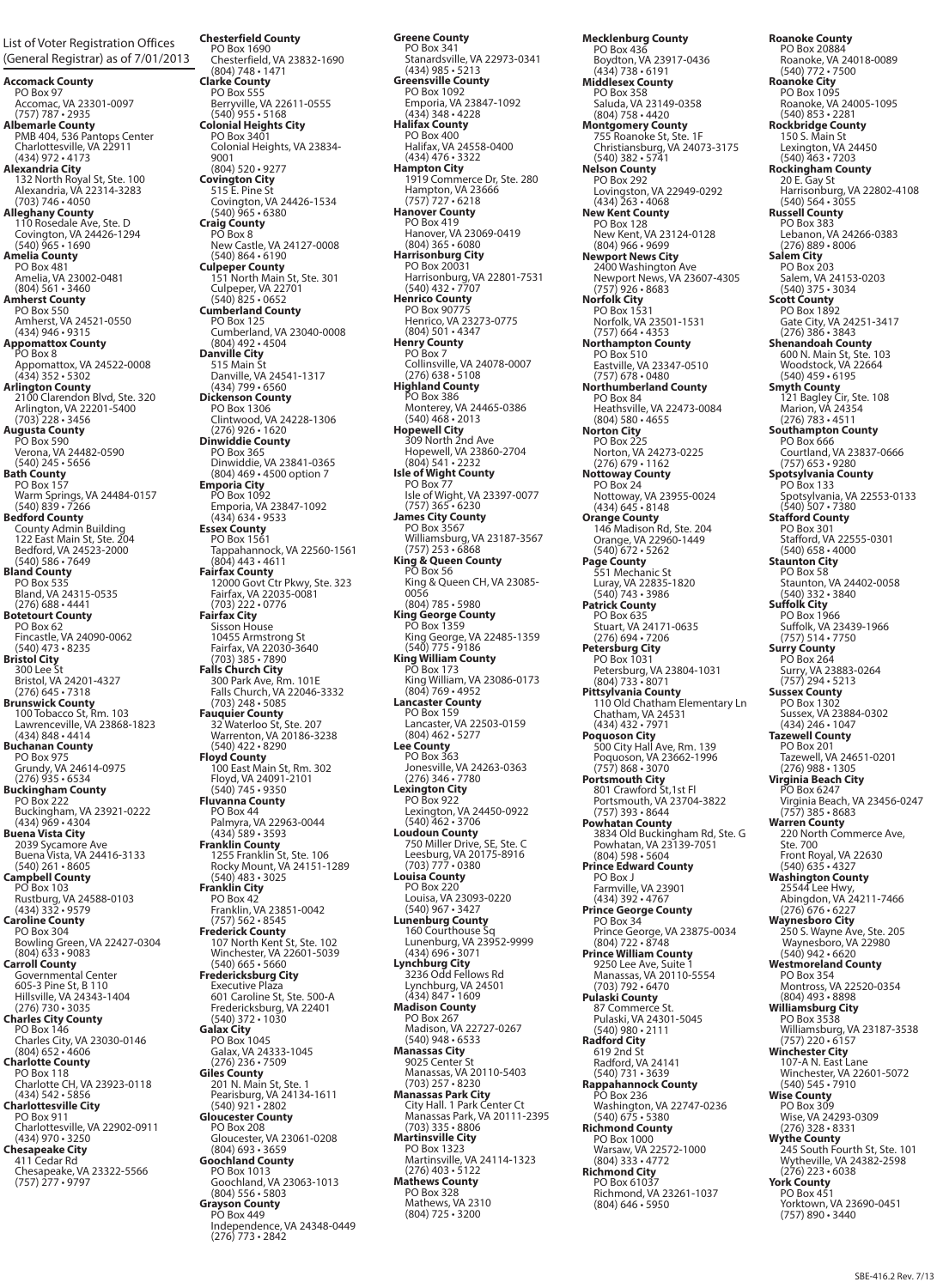## Virginia Voter Registration Application Form

Use this form to register to vote in Virginia or report a change in name or address. If you are already registered with your current name and address, you do not need to re-register.

| To register to vote in | ⋅Be a United States citizen                  | Have had your voting rights restored if you have ever been convicted of a felony         |
|------------------------|----------------------------------------------|------------------------------------------------------------------------------------------|
| Virginia, you must:    | Be a resident of Virginia                    | Have had your capacity restored if you have ever been declared mentally incapacitated in |
|                        | Be 18 years old by the next general election | a Circuit Court                                                                          |

#### Identification Requirement

For Registration: If you are registering for the first time by mail, federal law (the Help America Vote Act) requires you to provide identification the first time you vote in a federal election. Please enclose a copy of one of the following documents that shows your name and address with your application: (1) current and valid photo ID, (2) current utility bill, (3) bank statement, (4) government check, (5) paycheck, or (6) other government document. You can also present this required information at the polls, but may experience delays. If eligible to vote absentee by mail, your mailed absentee ballot will not be counted unless the required identification has been provided to your local electoral board no later than noon on the Friday following the election.

For Voting: Virginia law requires you also to provide identification when you vote in person. Your voter information card is acceptable identification. For information on other types of qualified identification, please visit: http://www.sbe.virginia.gov/links/voterID or call toll free at 1-800-552-9745 (TTY: 1-800 260- 3466)

Starred (\*) items are required. If you do not complete all of the items that are marked with \*, your application may be denied. Once your local registrar approves your application, you will receive a voter card by mail.

|   | *Are you a citizen of the United States<br>of America? $\Box$ YES $\Box$ NO                                                                                                                                                                                                                 | * Will you be at least 18 years of age on or before<br>the next General Election day? □ YES □ NO |                               | these questions, do not complete this form.                          | If you checked "NO" in response to either of                                             |
|---|---------------------------------------------------------------------------------------------------------------------------------------------------------------------------------------------------------------------------------------------------------------------------------------------|--------------------------------------------------------------------------------------------------|-------------------------------|----------------------------------------------------------------------|------------------------------------------------------------------------------------------|
| 2 | *Social Security Number                                                                                                                                                                                                                                                                     | $\Box$ Male $\Box$ Female<br>*Gender                                                             | *Date of Birth                | Daytime Telephone Number                                             |                                                                                          |
|   | *Last Name                                                                                                                                                                                                                                                                                  | *First Name                                                                                      |                               | $\Box$ None                                                          | $\Box$ None<br>*Full Middle or Maiden Name *Suffix (Jr., Sr., III, Etc.)                 |
| 3 | *Residence (Permanent) Home Address                                                                                                                                                                                                                                                         |                                                                                                  | Apt/Unit/Lot/Rm/Ste City/Town |                                                                      | Zip Code                                                                                 |
|   | If Rural Address or Homeless, please describe where you reside                                                                                                                                                                                                                              |                                                                                                  |                               | E-mail address                                                       |                                                                                          |
|   | Mailing Address (if different)/Virginia P.O.Box or Uniformed Service Address, if applicable (include Zip Code)                                                                                                                                                                              |                                                                                                  |                               | $\Box$ City or $\Box$ County:<br>Name of City or County of Residence |                                                                                          |
| 4 | *Have you ever been convicted of a felony? $\Box$ YES $\Box$ NO State where convicted                                                                                                                                                                                                       |                                                                                                  |                               |                                                                      |                                                                                          |
|   | If YES, have your voting rights been restored? $\Box$ YES $\Box$ NO If YES, when restored?                                                                                                                                                                                                  |                                                                                                  |                               |                                                                      |                                                                                          |
| 5 | *Have you ever been judged mentally incapacitated? □ YES □ NO<br>If YES, has court restored you to capacity? $\Box$ YES $\Box$ NO If YES, when restored?                                                                                                                                    |                                                                                                  |                               |                                                                      |                                                                                          |
| 6 | Registration Statement: I swear/affirm, under felony penalty for making willfully false material statements or entries, that the information<br>provided on this form is true. I authorize the cancellation (entered in Box 7 below) of my current registration and I have read the Privacy |                                                                                                  |                               |                                                                      |                                                                                          |
|   | Act Notice on the front of this form.                                                                                                                                                                                                                                                       |                                                                                                  |                               |                                                                      |                                                                                          |
|   | * Signature (or mark if unable to sign)                                                                                                                                                                                                                                                     |                                                                                                  |                               |                                                                      |                                                                                          |
|   | If applicant is unable to sign due to a physical disability, write the name/address of person who assisted. (Required).                                                                                                                                                                     |                                                                                                  |                               |                                                                      | $\Box$ Check if you have a disability that<br>requires someone to assist you in order to |
|   | Protected Voter Code if applicable. See instructions.                                                                                                                                                                                                                                       |                                                                                                  |                               | vote.                                                                |                                                                                          |
|   | $\Box$ I'm interested in being an Election Official on Election Day. Please send me information.                                                                                                                                                                                            |                                                                                                  |                               |                                                                      |                                                                                          |
|   | *Previous Voter Registration Information–Commonwealth of Virginia                                                                                                                                                                                                                           |                                                                                                  |                               |                                                                      |                                                                                          |
|   | $\Box$ No, I am not currently registered to vote in Virginia or another state.                                                                                                                                                                                                              |                                                                                                  |                               |                                                                      |                                                                                          |
|   | $\Box$ Yes, I am registered to vote at another address in Virginia or in another state. If YES, the information below must be completed:                                                                                                                                                    |                                                                                                  |                               |                                                                      |                                                                                          |
|   | Full Name as Registered                                                                                                                                                                                                                                                                     |                                                                                                  | Date of Birth                 |                                                                      | Social Security Number<br>(last 4 digits required)                                       |
|   | Address at which you were previously registered to vote                                                                                                                                                                                                                                     |                                                                                                  | City/Town                     | <b>State</b>                                                         | Zip Code                                                                                 |
|   |                                                                                                                                                                                                                                                                                             |                                                                                                  |                               |                                                                      |                                                                                          |

City/County/Town of Residence (if applicable). This cancellation information will be sent to the county or city and state you entered above.